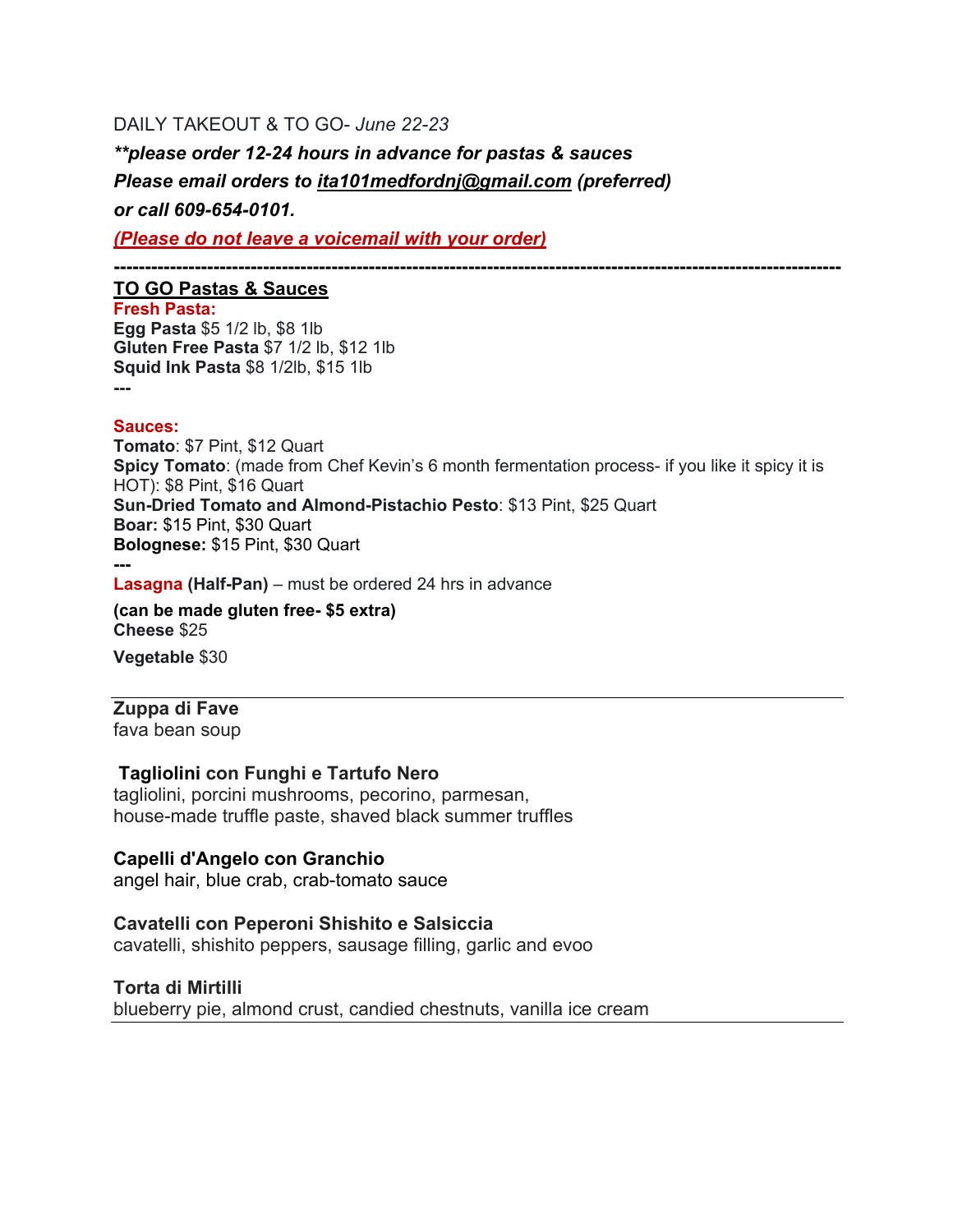*Antipasti* **Focaccia di Taleggio – 5** taleggio focaccia bread **Aragosta e Zucchini – 21** boiled lobster with sauteed baby zucchini **Polipo – 19** pan seared octopus, eggplant caponata, orange reduction **Cavolfiore– 9** pan seared cauliflower, ricotta, pecorino, brown butter sauce **Prosciutto di Parma & Mozzarella di Bufala – 21** prosciutto from Parma, half fresh buffalo mozzarella, focaccia bread ---

*Insalata*

**Insalata di Spinaci – 5** spinach, walnuts, cranberries, pecorino, house vinaigrette ---

*Pasta*

*all pastas are handmade fresh daily and served al dente \*gluten free pasta (made in-house) available \*\*full portions available\*\** **Spaghetti alla Chitarra con Cacio & Pepe – 12** spaghetti, pecorino, fresh ground pepper **Capelli d'Angelo Pesto Sicilian con Pomodoro – 12** angel hair, sun-dried tomato with almond pesto, pecorino, pine nuts **Tagliolini con Funghi e Tartufo Nero – 19** tagliolini, porcini mushrooms, pecorino, parmesan,

house-made truffle paste, shaved black summer truffles

**Capelli d'Angelo alla Bolognese di Manzo – 11**

angel hair, beef short rib bolognese

**Lasagne di Carne – 9**

meat lasagna

---

*Secondi*

*\*all proteins are organic & sustainable*

**Pesce del Giorno – 32**

fluke stuffed with shrimp and ricotta, scallops, mussels, ramp pesto, cranberry beans **Pollo con Gnocchi – 29**

chicken legs stuffed with spinach, fontina & prosciutto, honeycomb from mill creek apiary, potato gnocchi, gorgonzola, brown butter, walnuts

#### **Brasato di Manzo – 35**

beef short ribs braised in red wine, romanesco, purple cauliflower, fava bean puree